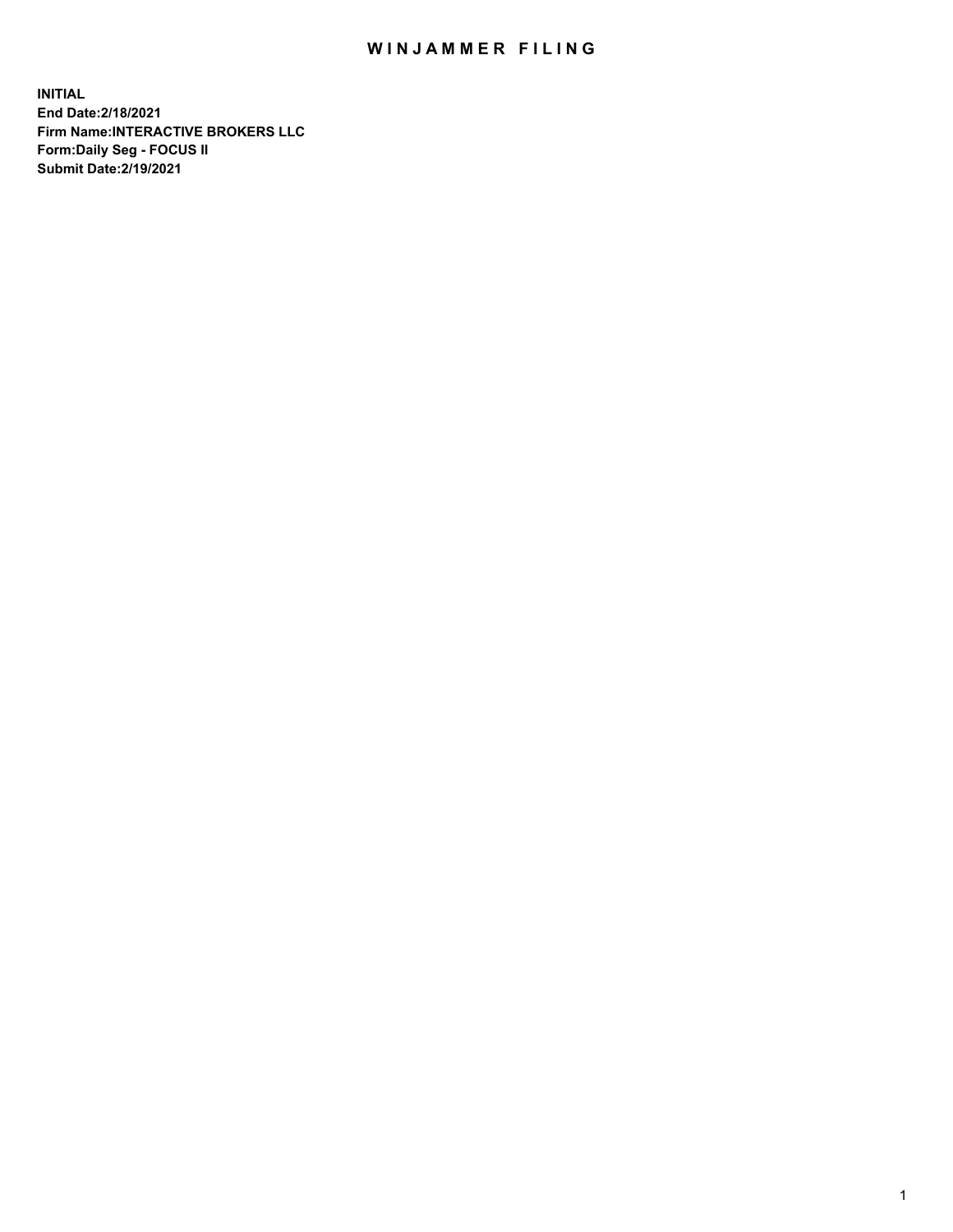**INITIAL End Date:2/18/2021 Firm Name:INTERACTIVE BROKERS LLC Form:Daily Seg - FOCUS II Submit Date:2/19/2021 Daily Segregation - Cover Page**

| Name of Company                                                                                                                                                                                                                                                                                                               | <b>INTERACTIVE BROKERS LLC</b>                                            |  |
|-------------------------------------------------------------------------------------------------------------------------------------------------------------------------------------------------------------------------------------------------------------------------------------------------------------------------------|---------------------------------------------------------------------------|--|
| <b>Contact Name</b>                                                                                                                                                                                                                                                                                                           | James Menicucci                                                           |  |
| <b>Contact Phone Number</b>                                                                                                                                                                                                                                                                                                   | 203-618-8085                                                              |  |
| <b>Contact Email Address</b>                                                                                                                                                                                                                                                                                                  | jmenicucci@interactivebrokers.c<br>$om$                                   |  |
| FCM's Customer Segregated Funds Residual Interest Target (choose one):<br>a. Minimum dollar amount: ; or<br>b. Minimum percentage of customer segregated funds required:% ; or<br>c. Dollar amount range between: and; or<br>d. Percentage range of customer segregated funds required between:% and%.                        | $\overline{\mathbf{0}}$<br>0<br>155,000,000 245,000,000<br>0 <sub>0</sub> |  |
| FCM's Customer Secured Amount Funds Residual Interest Target (choose one):<br>a. Minimum dollar amount: ; or<br>b. Minimum percentage of customer secured funds required:%; or<br>c. Dollar amount range between: and; or<br>d. Percentage range of customer secured funds required between:% and%.                           | $\overline{\mathbf{0}}$<br>$\pmb{0}$<br>80,000,000 120,000,000<br>00      |  |
| FCM's Cleared Swaps Customer Collateral Residual Interest Target (choose one):<br>a. Minimum dollar amount: ; or<br>b. Minimum percentage of cleared swaps customer collateral required:%; or<br>c. Dollar amount range between: and; or<br>d. Percentage range of cleared swaps customer collateral required between:% and%. | $\overline{\mathbf{0}}$<br><u>0</u><br>0 <sub>0</sub><br>0 <sub>0</sub>   |  |

Attach supporting documents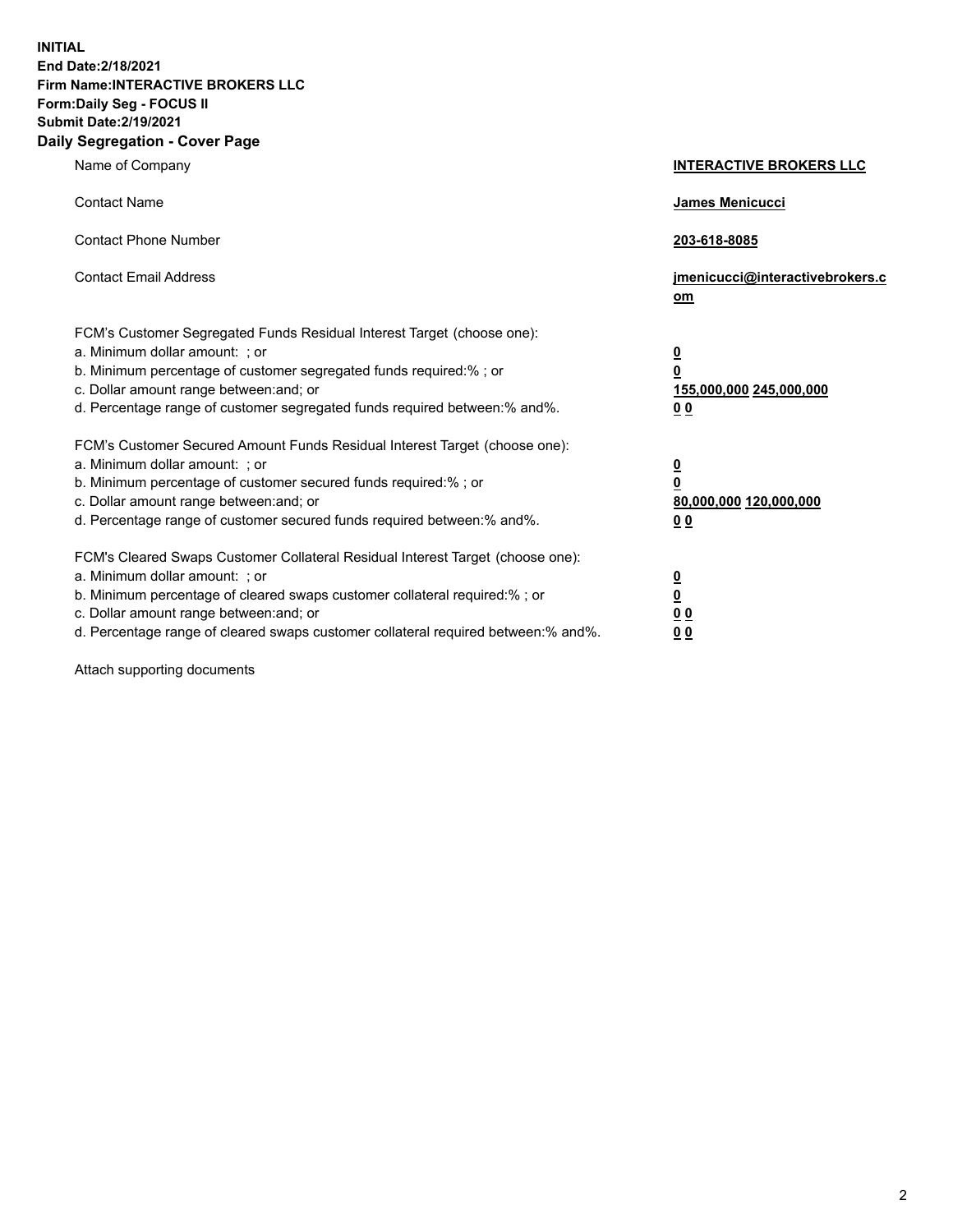**INITIAL End Date:2/18/2021 Firm Name:INTERACTIVE BROKERS LLC Form:Daily Seg - FOCUS II Submit Date:2/19/2021 Daily Segregation - Secured Amounts**

## Foreign Futures and Foreign Options Secured Amounts Amount required to be set aside pursuant to law, rule or regulation of a foreign government or a rule of a self-regulatory organization authorized thereunder **0** [7305] 1. Net ledger balance - Foreign Futures and Foreign Option Trading - All Customers A. Cash **489,884,582** [7315] B. Securities (at market) **0** [7317] 2. Net unrealized profit (loss) in open futures contracts traded on a foreign board of trade **21,118,487** [7325] 3. Exchange traded options a. Market value of open option contracts purchased on a foreign board of trade **110,383** [7335] b. Market value of open contracts granted (sold) on a foreign board of trade **-8,995** [7337] 4. Net equity (deficit) (add lines 1. 2. and 3.) **511,104,457** [7345] 5. Account liquidating to a deficit and account with a debit balances - gross amount **6,504** [7351] Less: amount offset by customer owned securities **0** [7352] **6,504** [7354] 6. Amount required to be set aside as the secured amount - Net Liquidating Equity Method (add lines 4 and 5) **511,110,961** [7355] 7. Greater of amount required to be set aside pursuant to foreign jurisdiction (above) or line 6. **511,110,961** [7360] FUNDS DEPOSITED IN SEPARATE REGULATION 30.7 ACCOUNTS 1. Cash in banks A. Banks located in the United States **37,221,767** [7500] B. Other banks qualified under Regulation 30.7 **0** [7520] **37,221,767** [7530] 2. Securities A. In safekeeping with banks located in the United States **324,996,750** [7540] B. In safekeeping with other banks qualified under Regulation 30.7 **0** [7560] **324,996,750** [7570] 3. Equities with registered futures commission merchants A. Cash **0** [7580] B. Securities **0** [7590] C. Unrealized gain (loss) on open futures contracts **0** [7600] D. Value of long option contracts **0** [7610] E. Value of short option contracts **0** [7615] **0** [7620] 4. Amounts held by clearing organizations of foreign boards of trade A. Cash **0** [7640] B. Securities **0** [7650] C. Amount due to (from) clearing organization - daily variation **0** [7660] D. Value of long option contracts **0** [7670] E. Value of short option contracts **0** [7675] **0** [7680] 5. Amounts held by members of foreign boards of trade A. Cash **260,316,022** [7700] B. Securities **0** [7710] C. Unrealized gain (loss) on open futures contracts **9,475,106** [7720] D. Value of long option contracts **110,383** [7730] E. Value of short option contracts **-8,995** [7735] **269,892,516** [7740] 6. Amounts with other depositories designated by a foreign board of trade **0** [7760] 7. Segregated funds on hand **0** [7765] 8. Total funds in separate section 30.7 accounts **632,111,033** [7770] 9. Excess (deficiency) Set Aside for Secured Amount (subtract line 7 Secured Statement Page 1 from Line 8) **121,000,072** [7380] 10. Management Target Amount for Excess funds in separate section 30.7 accounts **80,000,000** [7780] 11. Excess (deficiency) funds in separate 30.7 accounts over (under) Management Target **41,000,072** [7785]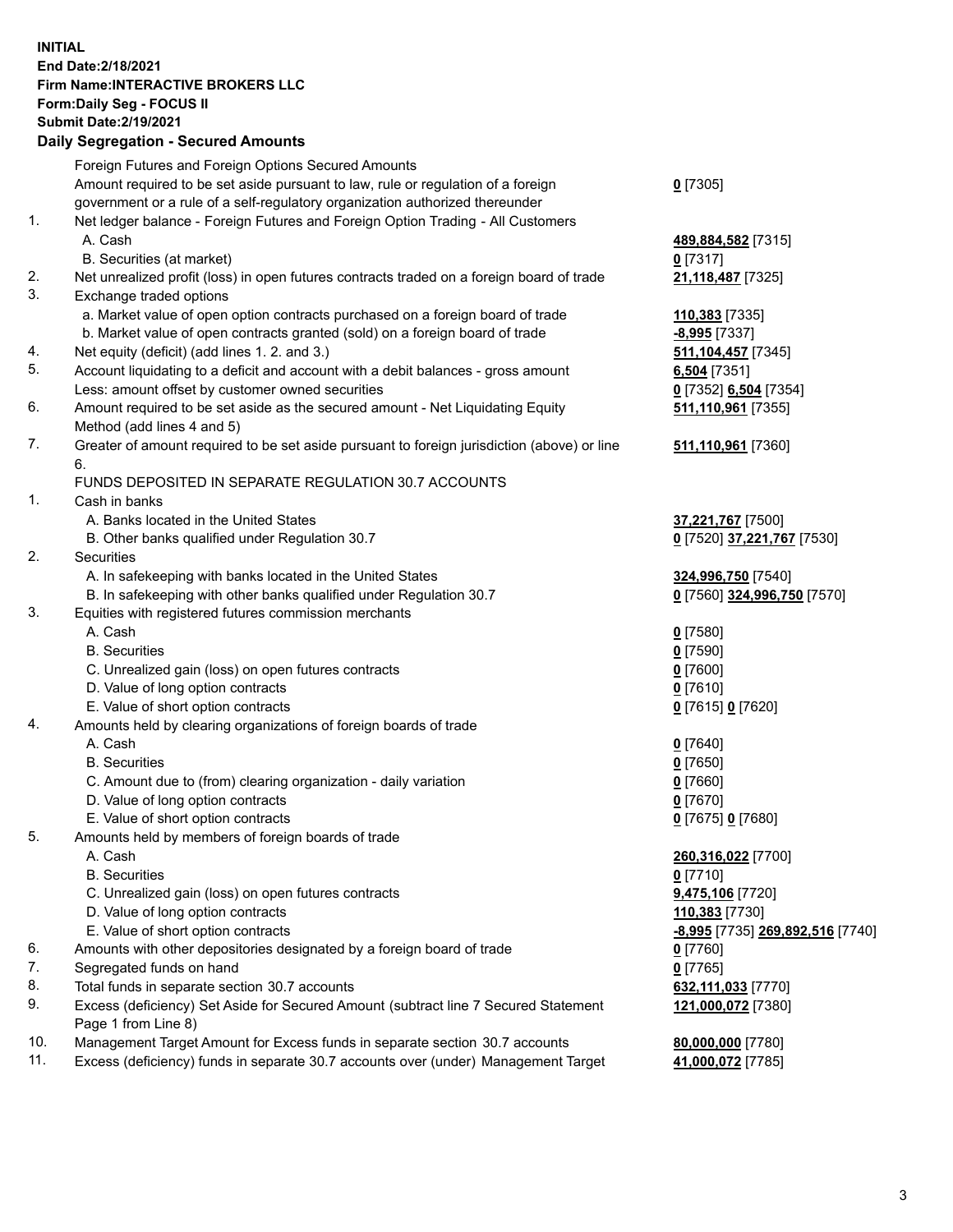**INITIAL End Date:2/18/2021 Firm Name:INTERACTIVE BROKERS LLC Form:Daily Seg - FOCUS II Submit Date:2/19/2021 Daily Segregation - Segregation Statement** SEGREGATION REQUIREMENTS(Section 4d(2) of the CEAct) 1. Net ledger balance A. Cash **5,814,751,401** [7010] B. Securities (at market) **0** [7020] 2. Net unrealized profit (loss) in open futures contracts traded on a contract market **385,089,787** [7030] 3. Exchange traded options A. Add market value of open option contracts purchased on a contract market **296,246,173** [7032] B. Deduct market value of open option contracts granted (sold) on a contract market **-255,627,608** [7033] 4. Net equity (deficit) (add lines 1, 2 and 3) **6,240,459,753** [7040] 5. Accounts liquidating to a deficit and accounts with debit balances - gross amount **3,196,155** [7045] Less: amount offset by customer securities **0** [7047] **3,196,155** [7050] 6. Amount required to be segregated (add lines 4 and 5) **6,243,655,908** [7060] FUNDS IN SEGREGATED ACCOUNTS 7. Deposited in segregated funds bank accounts A. Cash **2,077,209,592** [7070] B. Securities representing investments of customers' funds (at market) **1,904,472,825** [7080] C. Securities held for particular customers or option customers in lieu of cash (at market) **0** [7090] 8. Margins on deposit with derivatives clearing organizations of contract markets A. Cash **501,742,278** [7100] B. Securities representing investments of customers' funds (at market) **1,909,187,156** [7110] C. Securities held for particular customers or option customers in lieu of cash (at market) **0** [7120] 9. Net settlement from (to) derivatives clearing organizations of contract markets **11,726,215** [7130] 10. Exchange traded options A. Value of open long option contracts **295,915,439** [7132] B. Value of open short option contracts **-255,464,402** [7133] 11. Net equities with other FCMs A. Net liquidating equity **0** [7140] B. Securities representing investments of customers' funds (at market) **0** [7160] C. Securities held for particular customers or option customers in lieu of cash (at market) **0** [7170] 12. Segregated funds on hand **0** [7150] 13. Total amount in segregation (add lines 7 through 12) **6,444,789,103** [7180] 14. Excess (deficiency) funds in segregation (subtract line 6 from line 13) **201,133,195** [7190] 15. Management Target Amount for Excess funds in segregation **155,000,000** [7194] 16. Excess (deficiency) funds in segregation over (under) Management Target Amount **46,133,195** [7198]

Excess